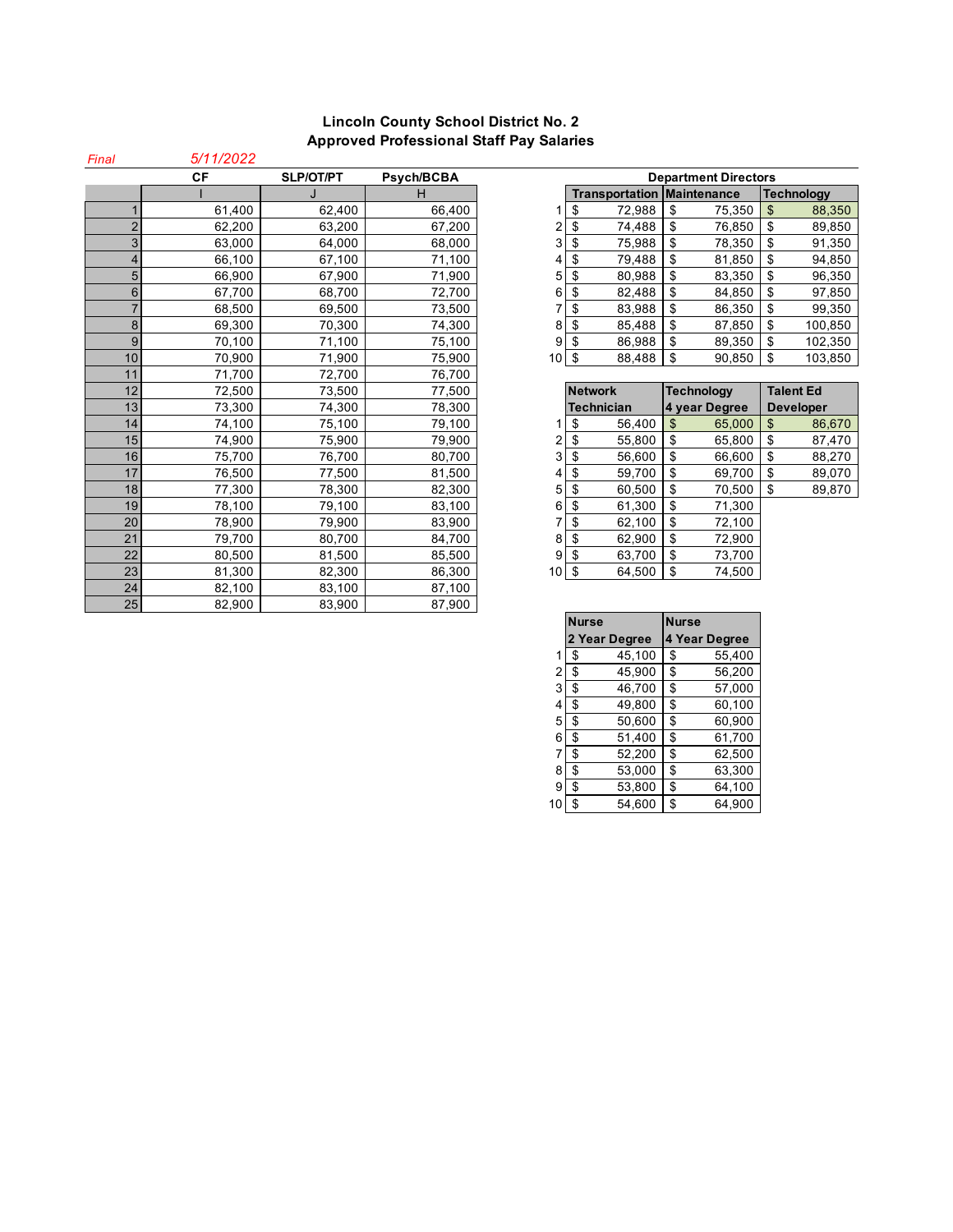## *Final 5/11/22*

## Base \$ 55,400

### **A: SVMS Coaches, Assistant Speech Coach, CHS Cheer, D: Head Varsity Athletic Coaches CHS Dance, SVHS/SVMS Music Assignment, SVMS Student Council** Step % of Base Stipend Step % of Base Stipend

| <u>ucu</u> | $\frac{70 \text{ U} \text{ D} \text{a} \text{b} \text{c}}{20 \text{ U}}$ |               |
|------------|--------------------------------------------------------------------------|---------------|
| 1/2        |                                                                          | 5% \$2,770    |
| 3/4        |                                                                          | 6% \$3.324    |
| 5/6        |                                                                          | 7% \$3.878    |
| 7/8        |                                                                          | $9\%$ $64432$ |

**B: 9th Grade Athletic Coaches, Asst. Golf, Fall/Spring Drama, FFA, E: Assistant Drill/Cheer Coach Musical, SVHS Store/Concession, SVHS Detention Supervisor, Head Indoor Track**

| Step | % of Base Stipend |             |
|------|-------------------|-------------|
| 1/2  |                   | 8% \$4.432  |
| 3/4  |                   | 9% \$4.986  |
| 5/6  |                   | 10% \$5.540 |
| 7/8  |                   | 11% \$6,094 |

### **C: SVHS Student Council, Head Speech, Head Golf, F: SVHS Head Cheer Coach, Head Drill Team Coach Asst. Varsity Athletic Coaches, Asst. Cross-County**

| Step | % of Base Stipend |             |
|------|-------------------|-------------|
| 1/2  |                   | 10% \$5.540 |
| 3/4  |                   | 11% \$6.094 |
| 5/6  |                   | 12% \$6.648 |
| 7/8  |                   | 13% \$7,202 |

### **G: Other Assignments**  $%$  of Base Stipend **National Honor Society** 1.0% \$ 554<br> **Yearbook** 2.0% \$ 1.108 **Yearbook** 2.0% \$1,108 **Assistant Skills USA** 2.0% \$ 1,108 **Robotics** 4.0% \$2,216 **Singcopation** 2.0% \$ 1,108 **Cokeville Schools 8.5355 & 1,385 \$ 1,395 & 1,395 \$ 1,395 \$ 1,395 \$ 1,395 \$ 1,395 \$ 1,395 \$ 1,395 \$ 1,395 \$ 1,395 \$ 1,395 \$ 1,395 \$ 1,395 \$ 1,395 \$ 1,395 \$ 1,395 \$ 1,395 \$ 1,395 \$ 1,395 \$ 1,395 \$ 1,395 \$ 1,395 \$ 1,395 \$ Newspaper** 1.0% \$ 554 **Newspaper** 3.0% \$ 1,662 **National Honor Society** 2.0% \$1,108 **Yearbook** 3.0% \$ 1,662 **Musical Producer** 2.0% \$1,108<br>**CHS Wrestling Supervision** 2.5% \$1,385 **CHS Wrestling Supervision Summer Weights (1 Stipend)** 2.5% \$1,385 **Assistant Marching Band Director** 3.0% \$ 1,662 **Yearbook** 3.0% \$1,662 **Musical - Set/Construction** 3.7% \$ 2,050 **Student Council** 4.0% \$2,216 **Assistant Musical - Director** 3.7% \$ 2,050 **Music Assignment** 4.0% \$2,216<br> **CES Head Teacher** 4.5% \$2,493 **CES Head Teacher Pep Club/Concessions** 5.0% \$2,770 **Athletic Director** 12.0% \$ 6,648 **District Summer Weights (1 Stipend)** 4.5% \$ 2,493 **Wyoming Board Certified Psychologist** 9.0% \$4,986 **Department Head/PLC Chair/Team Lead 6.0 \$ 350.**

| (CES/CHS/SCHS - 1)(OES/EES -3)(SVMS/AES/TES - 4)(SVHS - 9) | <b>Audio Technician SVHS Auditorium</b> | \$21.00/hr |
|------------------------------------------------------------|-----------------------------------------|------------|

|     | Step % of Base Stipend |            | Step | % of Base \$55,400 |              |
|-----|------------------------|------------|------|--------------------|--------------|
| 1/2 |                        | 5% \$2.770 | 1/2  |                    | 14% \$ 7.756 |
| 3/4 |                        | 6% \$3.324 | 3/4  |                    | 15% \$ 8.310 |
| 5/6 |                        | 7% \$3.878 | 5/6  |                    | 16% \$ 8.864 |
| 7/8 |                        | 8% \$4.432 | 7/8  |                    | 17% \$ 9.418 |

|  | Step                                                                        |  |                                                                                   |
|--|-----------------------------------------------------------------------------|--|-----------------------------------------------------------------------------------|
|  | 1/2                                                                         |  |                                                                                   |
|  | 3/4                                                                         |  |                                                                                   |
|  | 5/6                                                                         |  |                                                                                   |
|  | 7/8                                                                         |  |                                                                                   |
|  | % of Base Stipend<br>8% \$4.432<br>9% \$4.986<br>10% \$5.540<br>11% \$6.094 |  | % of Base \$55,400<br>14% \$7,756<br>15% \$ 8.310<br>16% \$ 8.864<br>17% \$ 9,418 |

| sst. varsity Atmetic Ocaches, Asst. Oross-Ocanty |  |                                                                |                    |  |  |  |  |  |
|--------------------------------------------------|--|----------------------------------------------------------------|--------------------|--|--|--|--|--|
|                                                  |  | Step                                                           | % of Base \$55,400 |  |  |  |  |  |
|                                                  |  | 1/2                                                            | 19% \$10.526       |  |  |  |  |  |
|                                                  |  | 3/4                                                            | 20% \$11.080       |  |  |  |  |  |
|                                                  |  | 5/6                                                            | 21% \$11.634       |  |  |  |  |  |
|                                                  |  | 7/8                                                            | 22% \$12.188       |  |  |  |  |  |
|                                                  |  | % of Base Stipend<br>10% \$5.540<br>11% \$6.094<br>12% \$6.648 |                    |  |  |  |  |  |

| <b>SVHS</b>                             |         |             |
|-----------------------------------------|---------|-------------|
| <b>Junior Legislature</b>               | 2.0%    | \$<br>1,108 |
| <b>Assistant Skills USA</b>             | $2.0\%$ | \$<br>1,108 |
| <b>Singcopation</b>                     | 2.0%    | \$<br>1,108 |
| <b>Musical - Costumer</b>               | 2.0%    | \$<br>1,108 |
| <b>Summer Agriculture</b>               | 2.5%    | \$<br>1,385 |
| Newspaper                               | $3.0\%$ | \$<br>1,662 |
| Yearbook                                | $3.0\%$ | \$<br>1,662 |
| <b>National Honor Society</b>           | 3.0%    | \$<br>1,662 |
| <b>Science Bowl</b>                     | 3.0%    | \$<br>1,662 |
| <b>Assistant Marching Band Director</b> | $3.0\%$ | \$<br>1,662 |
| <b>Musical - Set/Construction</b>       | 3.7%    | \$<br>2,050 |
| <b>Assistant Musical - Director</b>     | 3.7%    | \$<br>2,050 |
| <b>Assistant FFA Advisor</b>            | 4.0%    | \$<br>2,216 |
| <b>Culinary Supervisor</b>              | 4.0%    | \$<br>2,216 |
| <b>Head Skills USA</b>                  | 4.0%    | \$<br>2,216 |
| <b>Musical Producer</b>                 | 4.0%    | \$<br>2,216 |
| <b>Assistant Indoor Track</b>           | 5.0%    | \$<br>2,770 |
| Summer Weights (1 Stipend)              | 4.5%    | \$<br>2,493 |
| <b>Auditorium Coordinator - SVHS</b>    | 5.0%    | \$<br>2,770 |
| <b>Marching/Pep Band</b>                | $6.0\%$ | \$<br>3,324 |
| <b>Audio Technician SVHS Auditorium</b> |         | \$21.00/hr  |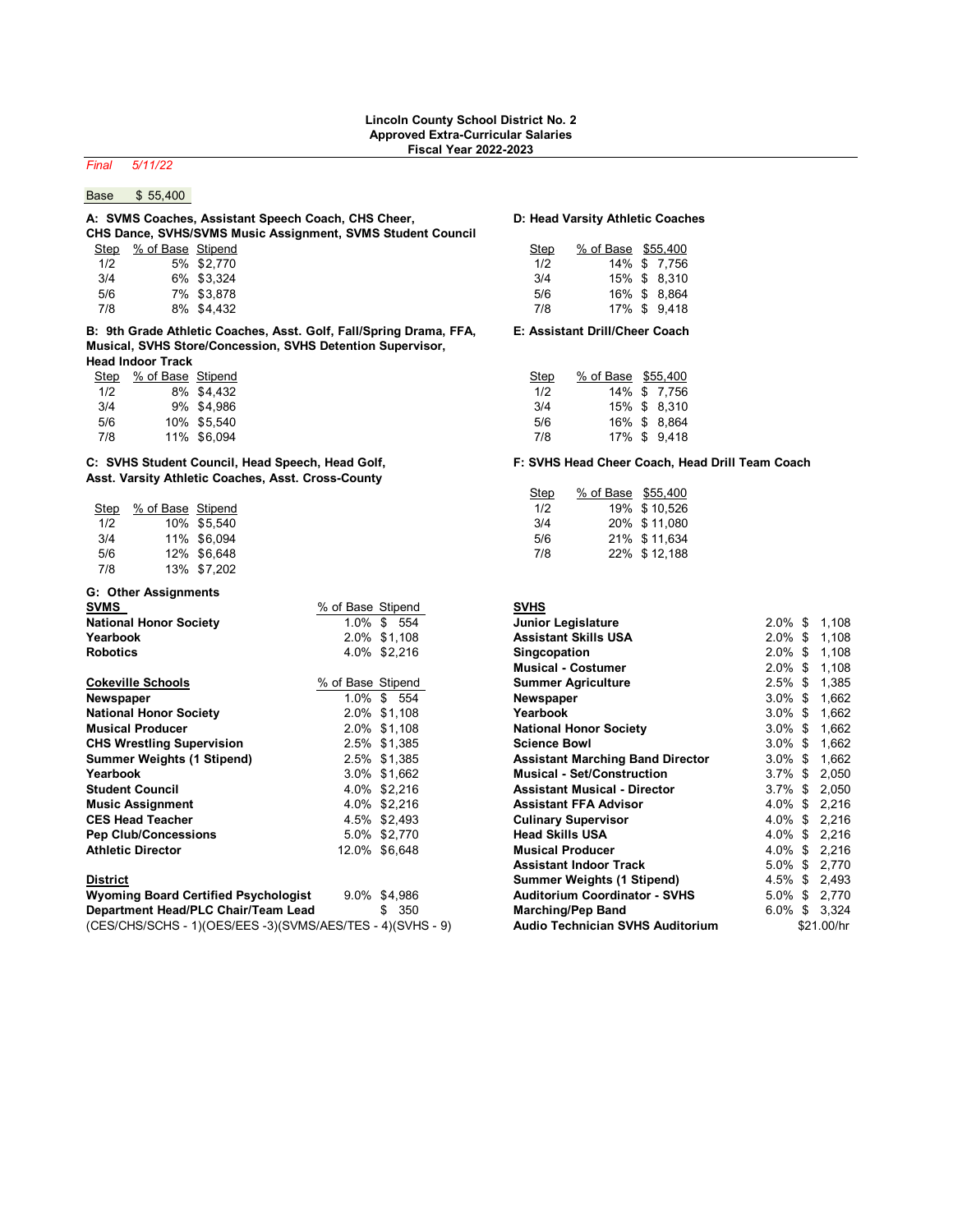### **Lincoln County School District No. 2 Approved Support Staff Pay Salaries Fiscal Year 2022-2023**

| Amount listed is for starting pay                         |    |       |  |  |  |
|-----------------------------------------------------------|----|-------|--|--|--|
| <b>Base Increase</b>                                      | \$ | 0.50  |  |  |  |
|                                                           |    |       |  |  |  |
| <b>Accounting Staff</b>                                   |    |       |  |  |  |
| <b>Special Education</b>                                  | \$ | 21.85 |  |  |  |
| A/P, Grant                                                | \$ | 22.85 |  |  |  |
| <b>Payroll Clerk</b>                                      | \$ | 23.05 |  |  |  |
|                                                           |    |       |  |  |  |
| <b>Aides</b>                                              |    |       |  |  |  |
| Aides                                                     | \$ | 15.25 |  |  |  |
| Speech Aide 1                                             | \$ | 15.25 |  |  |  |
| <b>Speech Aide 2</b>                                      | \$ | 20.25 |  |  |  |
| <b>SLP Asst.</b>                                          | \$ | 26.25 |  |  |  |
| <b>COTA</b>                                               | \$ | 30.65 |  |  |  |
|                                                           |    |       |  |  |  |
| <b>Building Support</b>                                   |    |       |  |  |  |
| Custodial                                                 | \$ | 16.35 |  |  |  |
| <b>Maintenance</b>                                        | \$ | 21.35 |  |  |  |
|                                                           |    |       |  |  |  |
| <b>Food Service</b>                                       |    |       |  |  |  |
| Cook                                                      | \$ | 14.92 |  |  |  |
| Manager                                                   | \$ | 16.92 |  |  |  |
| <b>Director</b>                                           | \$ | 20.92 |  |  |  |
|                                                           |    |       |  |  |  |
| <b>Secretaries</b>                                        |    |       |  |  |  |
| Level I                                                   | \$ | 17.10 |  |  |  |
| Level II                                                  | \$ | 17.35 |  |  |  |
| Level III                                                 | \$ | 18.60 |  |  |  |
| <b>Level IV</b>                                           | \$ | 19.85 |  |  |  |
| <b>Level V</b>                                            | \$ | 23.05 |  |  |  |
| I - Asst. Elem., Maint., Asst. Trans., D.O. Receptionist  |    |       |  |  |  |
| II - SVMS Activities, Attendance, Counseling, Elem., SCHS |    |       |  |  |  |

*Final 5/11/2022*

**III - SVHS Activities, Transportation**

**IV - CHS, SVHS, SVMS**

**V - Sup/Board/District**

| <b>Transportation</b> |       |
|-----------------------|-------|
| Driver                | 19.00 |
| Mech.                 | 24.00 |

| <b>Certified Teacher Substitutes</b> |    |        |  |  |  |
|--------------------------------------|----|--------|--|--|--|
| <b>Sub Hourly Rate</b>               | S  | 15.15  |  |  |  |
| <b>Full Day</b>                      | S  | 125.00 |  |  |  |
| 6th Consecutive Day in the Same      |    |        |  |  |  |
| <b>Classroom</b>                     | S  | 155.00 |  |  |  |
| 22nd Consecutive Day in the          |    |        |  |  |  |
| <b>Same Classroom</b>                | \$ | 175.00 |  |  |  |

| <b>Substitutes</b>                   |    |       | <b>Substitutes - Special Education</b> |
|--------------------------------------|----|-------|----------------------------------------|
| Aide                                 | \$ | 13.33 | Sped. Aide Full Day                    |
| <b>Food Service</b>                  | S  | 13.15 | SLPA (WY State Lic.) - Per Day         |
| <b>Food Service - Catering</b>       | \$ | 22.50 | SLP (WY State Lic.) - Per Hour         |
| <b>Secretary - Elementary</b>        | \$ | 15.33 |                                        |
| Secretary - Secondary                | \$ | 15.58 |                                        |
| <b>Custodial/Maintenance</b>         | S  | 14.58 |                                        |
| <b>Bus - Route Driving</b>           | \$ | 16.33 |                                        |
| <b>Bus - Activity Driving</b>        | \$ | 16.33 |                                        |
| <b>Bus - On 22nd Consecutive Day</b> | \$ | 17.00 |                                        |

|             | <b>Substitutes - Special Education</b> |        |
|-------------|----------------------------------------|--------|
| \$<br>13.33 | <b>Sped. Aide Full Dav</b>             | 125.00 |
| \$<br>13.15 | SLPA (WY State Lic.) - Per Day         | 125.00 |
| \$<br>22.50 | <b>ISLP (WY State Lic.) - Per Hour</b> | 36.00  |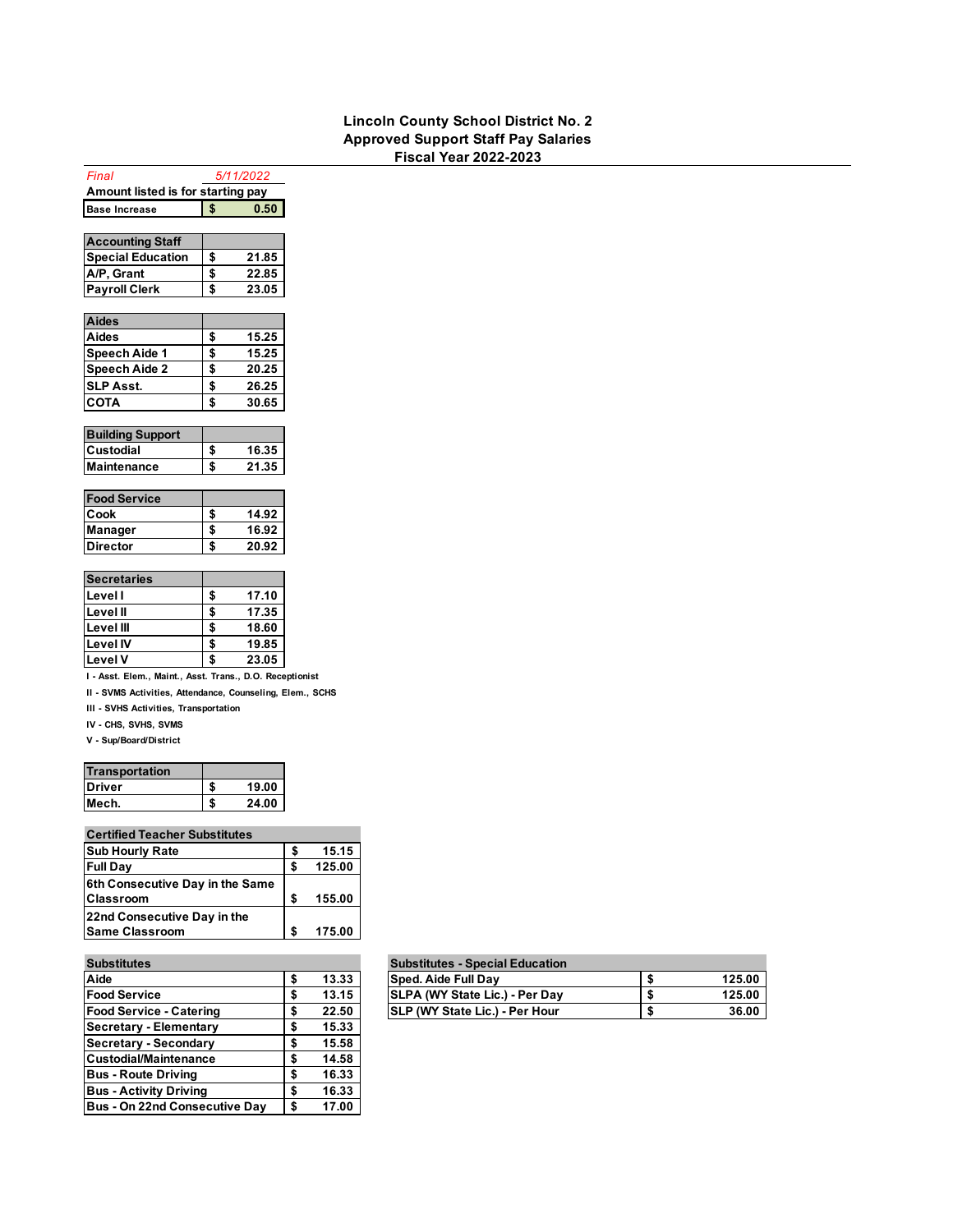# **Lincoln County School District No. 2 Approved Teacher Salaries Fiscal Year 2022-2023**

*Final 5/11/22*

| Lane Amount             |                      |           | 800          | 900          | 1,000        | 1,100        | 1,200     | 1,000        |
|-------------------------|----------------------|-----------|--------------|--------------|--------------|--------------|-----------|--------------|
|                         |                      | <b>BS</b> | <b>BS+15</b> | <b>BS+30</b> | <b>BS+45</b> | <b>BS+60</b> | <b>MS</b> | <b>MS+15</b> |
|                         | <b>PIC Certified</b> | A         | B            | $\mathsf{C}$ | D            | E            | F         |              |
| 1                       | 50,400               | 55,400    | 56,200       | 57,100       | 58,100       | 59,200       | 60,400    | 61,400       |
| $\overline{2}$          | 51,200               | 56,200    | 57,000       | 57,900       | 58,900       | 60,000       | 61,200    | 62,200       |
| 3                       | 52,000               | 57,000    | 57,800       | 58,700       | 59,700       | 60,800       | 62,000    | 63,000       |
| $\overline{\mathbf{4}}$ | 52,800               | 60,100    | 60,900       | 61,800       | 62,800       | 63,900       | 65,100    | 66,100       |
| 5                       | 53,600               | 60,900    | 61,700       | 62,600       | 63,600       | 64,700       | 65,900    | 66,900       |
| $\,6$                   | 54,400               | 61,700    | 62,500       | 63,400       | 64,400       | 65,500       | 66,700    | 67,700       |
| $\overline{7}$          | 55,200               | 62,500    | 63,300       | 64,200       | 65,200       | 66,300       | 67,500    | 68,500       |
| 8                       | 56,000               | 63,300    | 64,100       | 65,000       | 66,000       | 67,100       | 68,300    | 69,300       |
| 9                       |                      | 64,100    | 64,900       | 65,800       | 66,800       | 67,900       | 69,100    | 70,100       |
| 10                      |                      | 64,900    | 65,700       | 66,600       | 67,600       | 68,700       | 69,900    | 70,900       |
| 11                      |                      |           | 66,500       | 67,400       | 68,400       | 69,500       | 70,700    | 71,700       |
| 12                      |                      |           | 67,300       | 68,200       | 69,200       | 70,300       | 71,500    | 72,500       |
| 13                      |                      |           |              | 69,000       | 70,000       | 71,100       | 72,300    | 73,300       |
| 14                      |                      |           |              | 69,800       | 70,800       | 71,900       | 73,100    | 74,100       |
| 15                      |                      |           |              | 70,600       | 71,600       | 72,700       | 73,900    | 74,900       |
| 16                      |                      |           |              | 71,400       | 72,400       | 73,500       | 74,700    | 75,700       |
| 17                      |                      |           |              | 72,200       | 73,200       | 74,300       | 75,500    | 76,500       |
| 18                      |                      |           |              | 73,000       | 74,000       | 75,100       | 76,300    | 77,300       |
| 19                      |                      |           |              | 73,800       | 74,800       | 75,900       | 77,100    | 78,100       |
| 20                      |                      |           |              | 74,600       | 75,600       | 76,700       | 77,900    | 78,900       |
| 21                      |                      |           |              | 75,400       | 76,400       | 77,500       | 78,700    | 79,700       |
| 22                      |                      |           |              | 76,200       | 77,200       | 78,300       | 79,500    | 80,500       |
| 23                      |                      |           |              | 77,000       | 78,000       | 79,100       | 80,300    | 81,300       |
| 24                      |                      |           |              | 77,800       | 78,800       | 79,900       | 81,100    | 82,100       |
| 25                      |                      |           |              | 78,600       | 79,600       | 80,700       | 81,900    | 82,900       |

\* Certified Teaching staff will work 1480